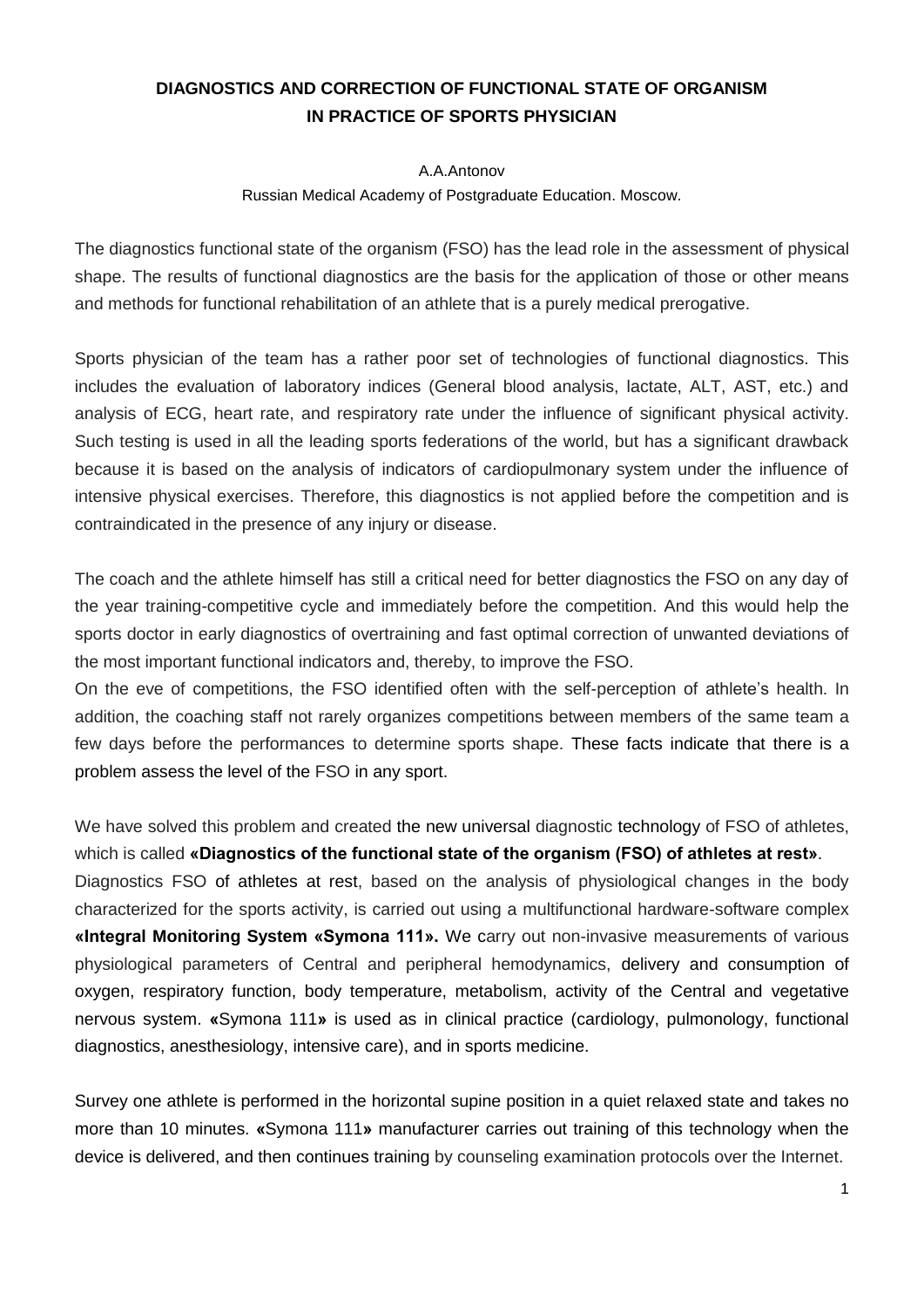Read more about physiological basics of this technology in the article **«Diagnostics functional state of the organism (FSO) of athletes at rest»** (Russian language). <http://symona.ru/sport/>

In the body of the athlete functional reorganization occurs under the influence of many years of training and competitive loads. Most of all it is evident in the change of muscle-articular apparatus. But the functional condition of the cardio-pulmonary system is the paramount factor limiting muscle work and the whole organism.

The changes of functional indicators reflect the levels as overall adaptation of athletes to physical loads and adaptation to special functional training exercises in the chosen kind of sport.

Under the influence of physical activity in the body there are both immediate and long-term changes. They all, ultimately, are aimed at ensuring optimal whole body energy. High level athletes at rest show the highest characteristics of the reserves and adaptive capacities of the functioning of the cardiopulmonary system. Reusable measurement, comparison and analysis of the fluctuations of these characteristics during training-competitive period allows to judge about the dynamics of the FSO.

Six-year experience of application of this technology in various national and club teams of Moscow and Russia (23 kinds of sports) showed that to determine the level of the FSO and monitoring of its dynamics there are very useful the following integral indicators:

**DO<sub>2</sub>I - Oxygen Delivery Index** (ml/min/m<sup>2</sup>). It characterizes the intensity of the aerobic metabolic processes. In a healthy person, but not the athlete's, normal rate is 600. In athletes at rest, during the period of active recovery after exercises,  $DO<sub>2</sub>l$  can reach 1500, while a full recovery is approaching 600 and may be even about 500. This is usually a stable individual minimum: 500 to 900. Fully recovered Sprinter or athletes from playing sports usually have DO<sub>2</sub>I 900-1100, and stayers - 500-700.

**IB - Integral Balance Deviation** (±∆%). It characterizes the level of functioning of the cardiopulmonary system at rest compared to a normal person of the same sex, age, weight, height. The normal rate is 0±100 for a healthy person, but not the athlete. Fully recovered athletes in a calm state always have IB above 100, and in elite athletes IB can reach 400-700. If good recovered professional athlete (after the day of rest) demonstrates IB dropped significantly and it rates less than 100, it is a sign of overtraining. A drop IB after training or competition reflects the physiological value of the transferred physical exertion. A negative value IB after exercises speaks about the redundancy of the transferred load and bad fitness of the athlete.

**CR - Cardiac Reserve** (conventional unit). It characterizes the existing reserves of the heart. The normal rate is 4 to 6 for a healthy person, but not the athlete. In the well-rested and recovered elite athletes in a calm state, CR can reach up to 10.5. After exercises it is reduced and spent on the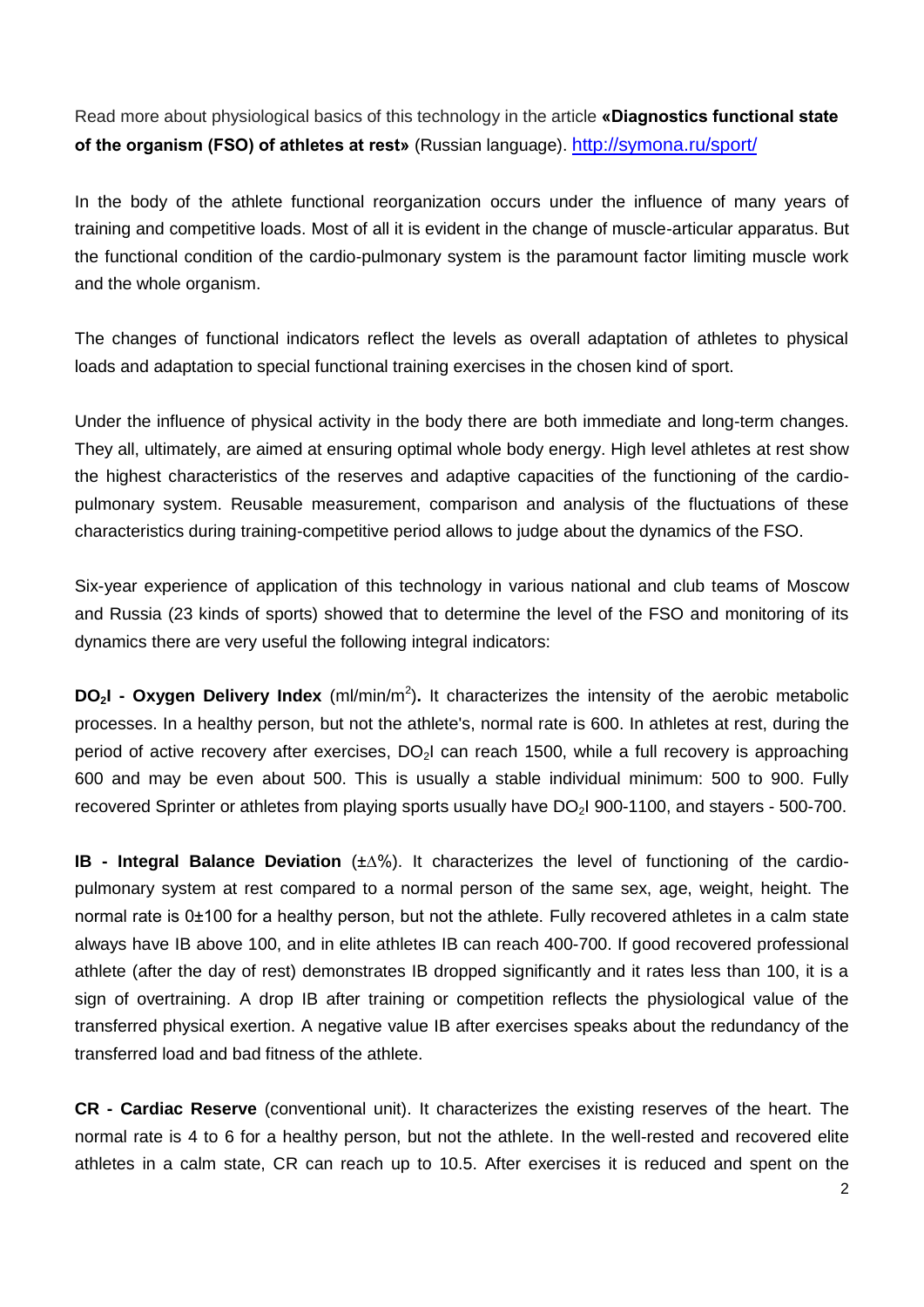recovery of the body. In well trained athletes at rest and after exercises or competition CR is not reduced below 4.5. The higher the CR is the greater the endurance. The lower the CR is the worse the FSO, the lower the level of fitness.

**AR - Adaptive Reserve** (conventional unit). It characterizes the level of reserves of the body to perform physical and mental work. The normal rate is 400 to 600 for a healthy person, but not the athlete. In the well-rested and recovered elite athletes in a calm state AR can reach 1400-1500. After an intense workout or competition AR may be reduced to 400. The well-trained high-level athletes after training or competition have AR not below 600. The more AR is the better the FSO, the higher the level of fitness.

**PPSR - Phase Portrait of Cardiac Rhythm.** This is a graphical image of the heart rhythm. Options of PPSR in norm and pathology are demonstrated during the training of this technology. The absence of large changes in the PPSR (stability) after exercises reflects the high level of the FSO. The wrong picture of PPSR very early signals of overload of the heart (the overtraining, myocarditis, etc.) or difficulty breathing (laryngitis, bronchitis, pneumonia undertreated).

Tracking the dynamics of DO2I, IB, CR and AR, it is possible to judge:

- $\triangleright$  intensity (adequacy) of training loads,
- $\triangleright$  speed (duration, efficiency) recovery FSO,
- $\triangleright$  level of fitness.

Although the survey is not during physical activity (after  $0.5 - 3 - 10$  hours after exercises or in the morning after a night's sleep), actually the technology assesses the functional response of the cardiopulmonary system as a response to previous specific to the chosen sport training and competitive loads, as well as rehabilitation.

**«**Symona 111**»** measures 120 physiological parameters simultaneously, which are reflected in the examination report automatically in comparison with the norm of the ordinary man and the previous data of the athlete. This allows the sports physician to determine which indicators have changed or went beyond the boundaries of the norm in one direction or another.

Our experience has shown that athletes are seen most often following pathological syndromes, which significantly degrade the level of sports form and integral indicators of the FSO:

- 1. Decreased myocardial contractility (decreased indices of ISI, EPCI, VVI, EF, PEP)\*.
- 2. A deficiency of potassium and magnesium (increased PEP)\*.
- 3. Violation of cardiac rhythm (modified PPSR, an increase of CRV)\*.
- 4. Reduction of circulating blood volume (decreased SI, CI, EDI, TFC)\*.
- 5. Thickening of the blood bad blood rheology (pathological correlation of ISI and EPCI)\*.